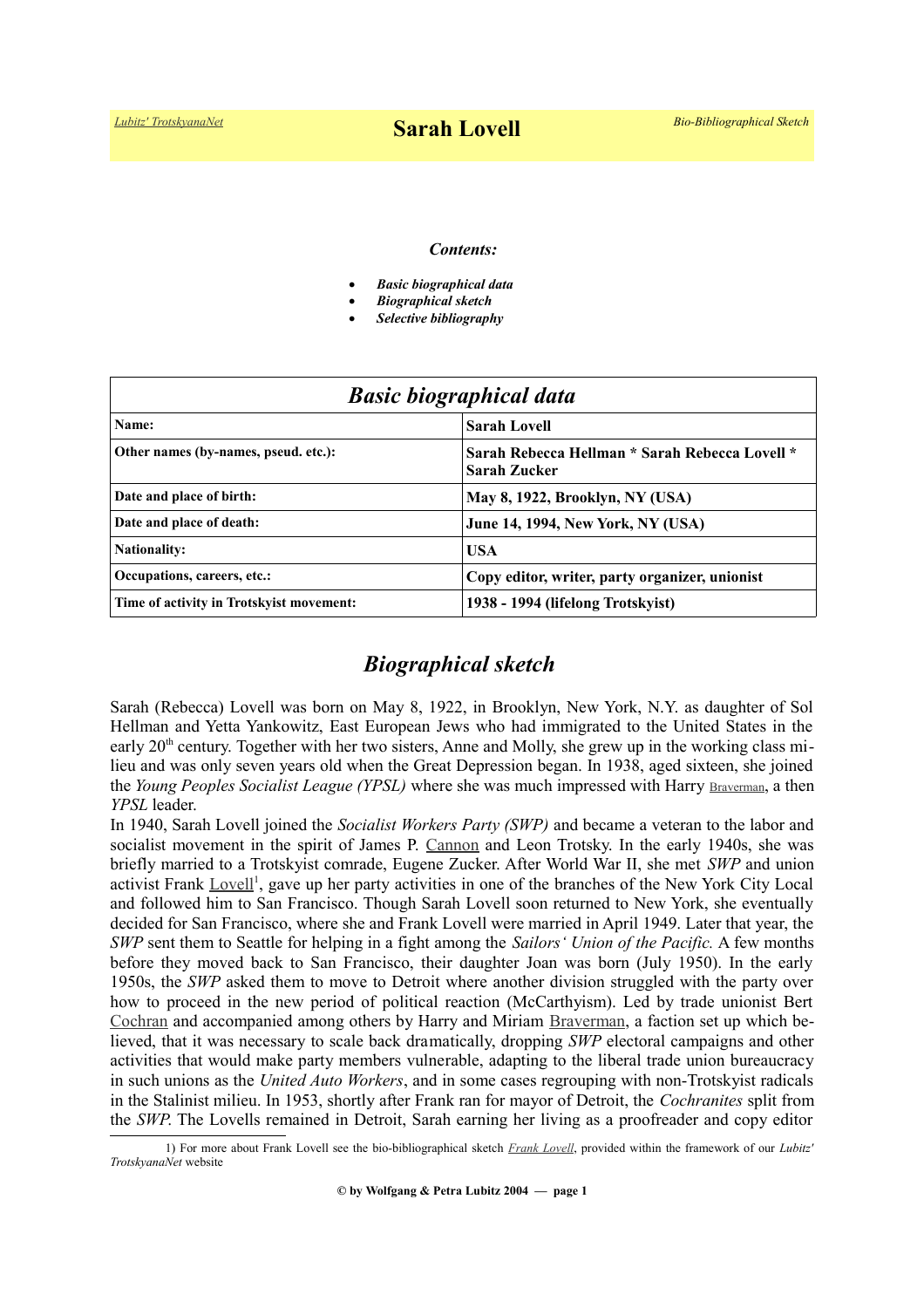with the *Detroit Free Press* and was an active member of the *International Typographical Union (ITU)*. At the same time, she was deeply involved in the weekly *Friday Night Socialist Forum* of the Detroit *SWP* branch, the moving spirit of which were George and Dorothea [Breitman.](https://www.trotskyana.net/Trotskyists/Bio-Bibliographies/bio-bibl_breitman.pdf) But Sarah Lovell did much more than give forums and classes: in 1957, she ran a vigorous election campaign for mayor, in 1961 she was on the ballot for Common Council, and in 1968 she was a candidate for the U.S. Congress. A defender of the Cuban revolution, she travelled to Cuba, she organized meetings and demonstrations against the Vietnam war and against racist discrimination in the U.S. She served as a branch organizer, was a Detroit delegate to the *National Convention* of the *SWP*, and in the Sixties she functioned as an alternate to the *SWP National Committee*. In 1969, the Lovells moved to New York City where Frank became *SWP* trade union director and a member of the *Political Committee*. Sarah remained active in her union, in anti-racist campaigns and in movements against the Vietnam war. When the new *SWP* leadership under Jack [Barnes](https://en.wikipedia.org/wiki/Jack_Barnes) transformed the party away from Trotskyism and the *Fourth International* into an uncritical sister party of Castro's Cuban Communist Party, the Lovells, together with a group of other renowned Trotskyist veterans under the intellectual leadership of George Breitman, resisted to this new course, forming an oppositional caucus in 1981. The three volume documentary series *In defense of American Trotskyism,* to which Sarah Lovell contributed as editor and co-author, vividly reflects this inner party struggle and the subsequent development of the radical socialist movement in the United States.

Expelled from the *SWP* in 1983, the Lovells, the Breitmans and others founded the *Fourth Internationalist Tendency (FIT)* in 1984. Sarah Lovell was a member until 1992 when she decided to join *Solidarity*. Her utmost contribution to the work of the *FIT* was the founding and publication of its theoretical paper *Bulletin in Defense of Marxism (BIDOM).* From 1987 until September 1992, she hold the post of its co-editor; she also was *BIDOM*'s circulation manager, supervised mailings to subscribers and contributed a lot of articles and reviews.

Her excellent skills as proofreader and copy-editor were much appreciated in her ten years lasting work with George Breitman on the English-language edition of Leon Trotsky's collected *Writings*. After Breitman's death in 1986 she was committed to various literary pursuits, writing numerous articles and supervising a variety of publishing projects including her labor of love *A tribute to George Breitman : writer, organizer, revolutionary* (1987).

Sarah Lovell was also a committed socialist-feminist and joined first the *Coalition of Labor Union Women (CLUW)* and later the *National Organization for Women (NOW)* shortly after its founding convention and acted in its exploratory commissions until her death.

On June 14, 1994, Sarah Lovell died in New York City, at age 72 of cancer. A memorial service was held at *Tamiment Library*, New York City, on September 30, 1994.

# *Selective bibliography* [2](#page-1-0)

#### *Selective bibliography: Books/pamphlets and journals (co-)edited by Lovell*

Bulletin in Defense of Marxism (New York, NY) <TSB 0219>

In Defense of Marxism (New York, NY) <TSB 0616>

The struggle inside the Socialist Workers Party 1979-1983 / ed. by Sarah Lovell. - New York, NY : Fourth Internationalist Tendency, 1992. - 329 pp. - (In defense of American Trotskyism)

A tribute to George Breitman : writer, organizer, revolutionary / ed. by Naomi Allen and Sarah Lovell. - New York, NY : Fourth Internationalist Tendency, 1987. - 163 pp. [Obituaries, reminiscences and appraisals by some 50 individuals and some 14 organizations]

Trotsky, Leon: Leon Trotsky speaks / ed. [and with a pref.] by Sarah Lovell. - New York, NY : Pathfinder Pr.,

<span id="page-1-0"></span><sup>2)</sup> TSB item numbers (e.g. <TSB 0716>) refer to Lubitz' *Trotskyist Serials Bibliography*, München [etc.] : Saur, 1993, which is out of print but [available as PDF file](https://www.trotskyana.net/LubitzBibliographies/Serials_Bibliography/serials_bibliography.htm#PDF) within the framework of the *Lubitz' TrotskyanaNet* website. In TSB you can find detailed descriptions of the respective Trotskyist journals, newsletters, bulletins and the like.